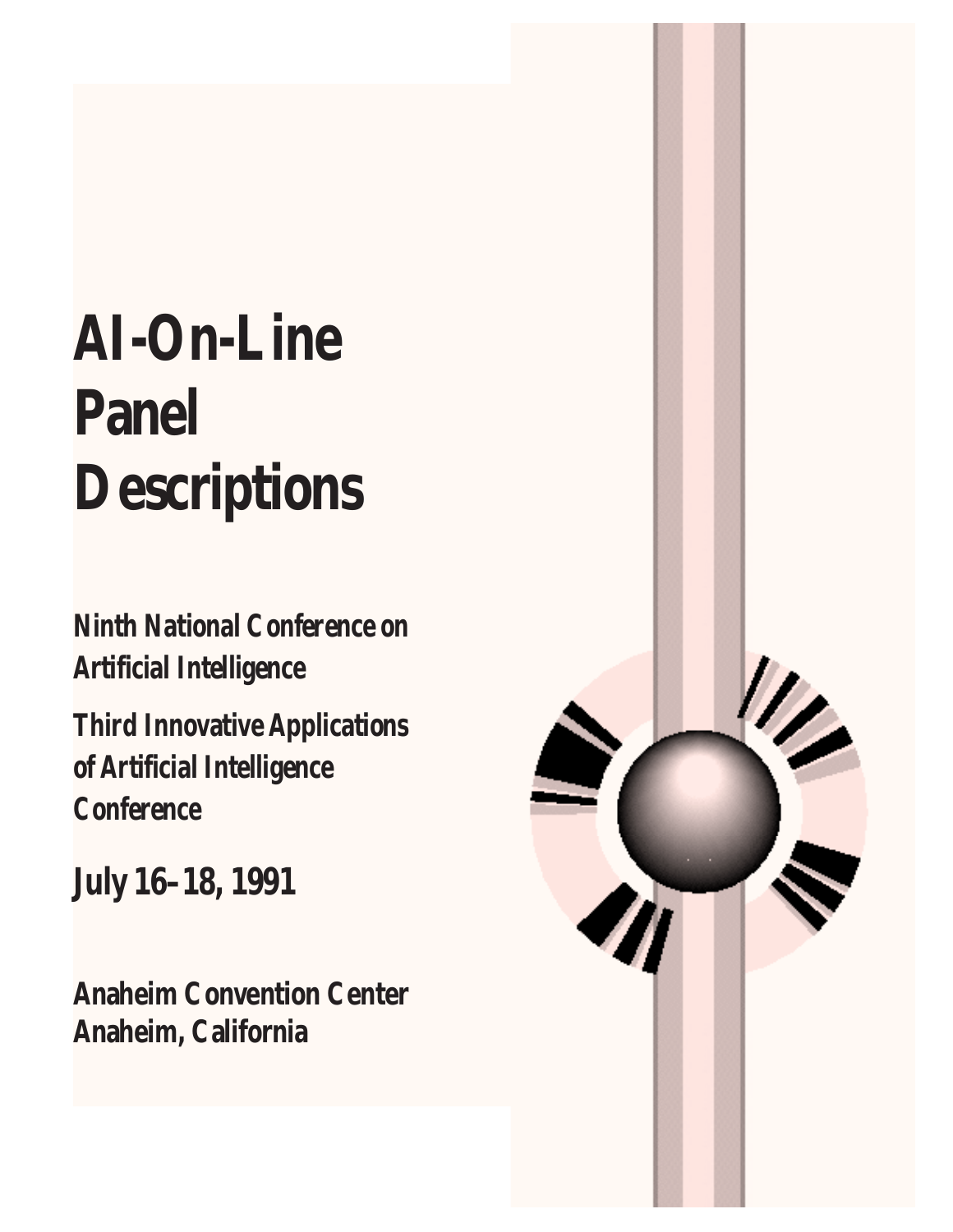## *Tuesday, July 16, 2–4 PM* **Integrating Advanced AI Technologies into the Commercial Marketplace: Neural Networks and Expert Systems**

*Organized by* Gensym & Neuralware. *Moderator:* Kalev Ruberg, IBM Canada.

Expert Systems are now broadly established. Neural Networks represent a newer technology that is impressing users with its ability to solve complex problems cost effectively. This panel will focus on relationships between Expert Systems, newer technologies and existing conventional control systems. Key issues will include knowledge representation, confidence and consistency as well as documentation and updating.

### **Panelists**

Duncan Rowan, DuPont: An overview of AI On-Line Expert Systems for process control which have produced high business value—key issues presented will indluce deployment and integration, and insights into DuPont's work with Neural Networks as inferential measurements of key process properties.

Samuel Sellam, INRETS (France), Department Applied Math & Artificial Intelligence: Object-oriented knowledge base AI technology in traffic engineering, considering heterogeneity of models and diversity of use—looking to second generation Expert Systems for real-time capabilities dealing with diagnosis and control tasks.

Troy Heindel, NASA: A view of NASA's established real-time Expert Systems as they deal with fault diagnosis, isolation and recovery to increase decision-making quality in Mission Control's flight-critical environment.

Jeff Lin, Texaco, Senior System Analyst, Information Technology Department: In just two years Neural Networks have become the hottest technology at Texaco—this presentation will show how Texaco transfers this technology among business units and explain two specific application successes.

## *Wednesday, July 16, 10:30 AM–12:30 PM* **Case-Based Reasoning: Early Application Examples and Commercial Potential**

*Organized by* Cognitive Systems & Inference.

*Moderator:* Neena Buck, VP, Applied Intelligent Systems Research, New Science Associates.

CBR is proposed as an alternative model of expert reasoning where wellestablished rules are not available. Where there are many rule exceptions, expert knowledge consists of a collection of experiences or case histories that are retrieved by matching similar (not identical) cases to the problem through multiple indexing schemes. Case-based systems may tend to be more flexible than rule-based ones. This panel will present current user experiences.

## **Panelists**

Lynden Tennison, American Airlines, Manager, Knowledge Systems SCS: With seven AI production systems in operation and six under development, a review of American's AI involvement and plans for new CBR technology—and a look at the initial pilot effort automating an external customer support help desk, and other problems targeted for solution.

Joe Carter, Andersen Consulting, Director, Knowledge-Based Systems Group: How CBR can be used to develop business solutions—highlighting a new system designed to expedite generation of client proposals, building on existing experiences—covering use of system in conjunction with model-based design methodology.

William Bain, The Boston Company, Data Processing Consultant: Planned use of CBR within Boston and American Express in credit recovery, customer service, account reconciliation.

Walter Elkins, Intervoice, Director, Field Service Department: How CBR was used to develop the Help Desk Expert System as a primary touble-shooting tool to answer both hardware and software problem calls—the knowledge base built from cases collected in on-line tracking databases.

William Mark, Lockheed, Chief Scientist, AI Center: How Lockheed is applying Case-Based Reasoning to its critical aerospace needs, including autoclave loading, configuration for composite materials processing, diagnosis and recovery of machine tool equipment.

Robert L. Simpson, NCR, Director, Human Interface Technology Center: CBR at NCR within larger systems —how it is aiding service people in diagnosis and recovery of computer equipment—and possibilities for CBR systems on-board NCR hardware.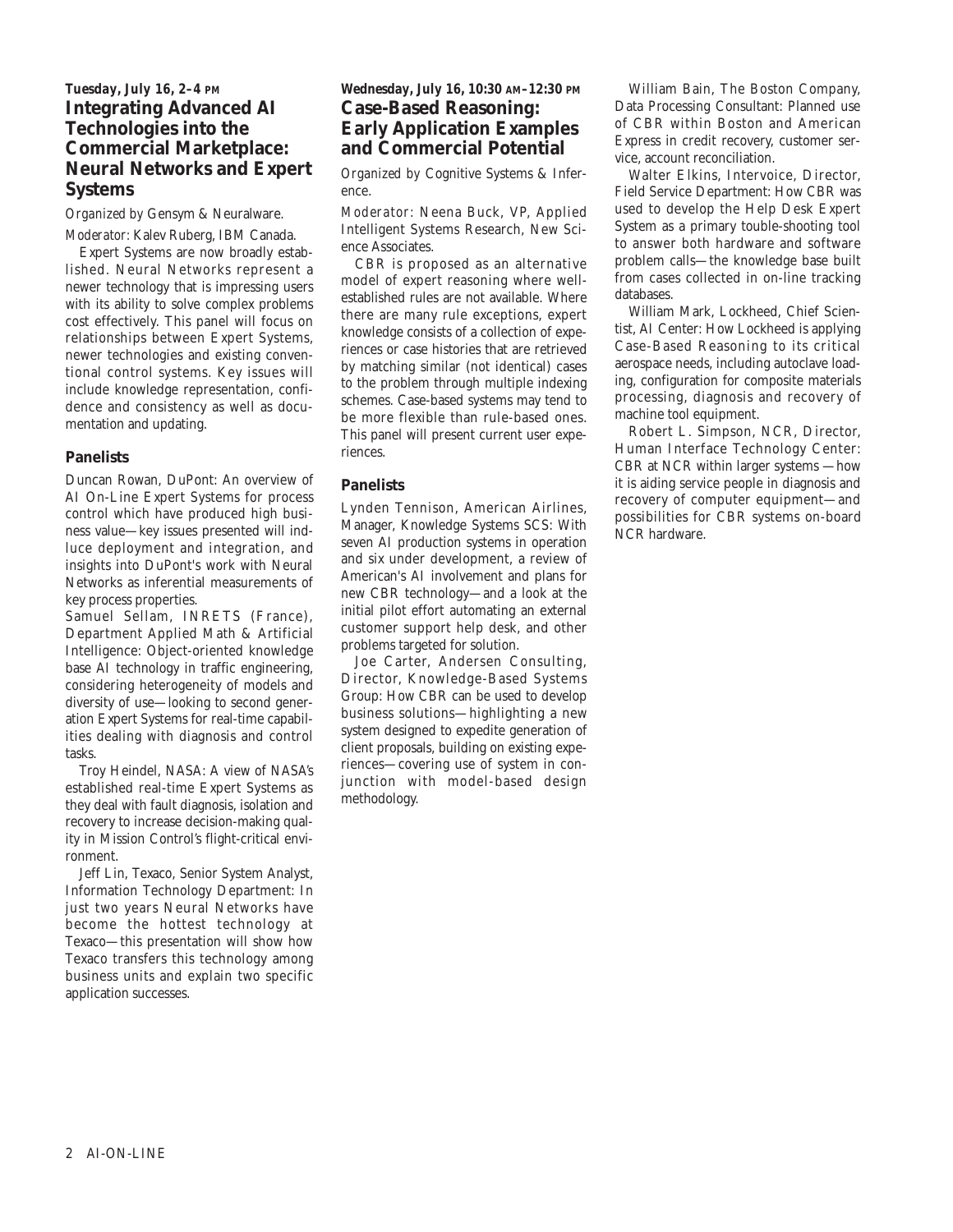#### *Wednesday, July 17, 2–4 PM*

## **How to Involve Management in AI to Assure AI Success**

*Organized by* Digital Equipment Corp.

Management approval is often the most challenging aspect of AI application. Our panelists will present behind the scenes looks at how a cross-section of businesses overcame management skepticism to gain acceptance and commitment.

#### **Panelists**

Peter Stockhausen, Ameritech Services, Senior Director, Advanced Systems Development: How Ameritech started with "skunk works" to create AI benefits in a conventional systems environment that demanded prior business justification for projects and now supports AI as a standard development tool.

Ron Ribitsky, Boston Children's Hospital,Director, Applications Information Services Department: The process model developed to obtain management approval for integrating AI in health care organizations, treating AI not as isolated application, but as dynamic interface with evolving IS infrastructure.

Don Rasmus, Hughes Aircraft, Manager, Knowledge Systems: The SMART project at Western Digital: how the implementation team learned to sell AI as a solution technology by concentrating on problem-solving rather than technology.

Elizabeth Byrnes, Manufacturers Hanover, Information Systems: With bank management's necessary bot-tom-line orientation, IS developed a money-making trading application as its first AI venture—how this high visibility/high risk gambit won management approval and future commitment to AI.

*Thursday, July 18, 8:15 – 10:15 AM*

## **Grand Slam Success Stories: Strategic AI Applications in Conventional Business Environments**

*Organized by* AICorp.

*Moderator:* Nancy Martin, Coopers & Lybrand, Director, Advanced Technology Group.

This panel will showcase successful AI systems in standard commercial environments—with specifics on implementation, impact on day-to-day operations and bottomline contributions.

#### **Panelists**

Larry Lefkowitz, Bellcore, Knowledge-Based Systems Development District: Use of AI in very large scale software systems to handle complex expert tasks and complex data processing tasks—benefits include enhanced functionality-flexibilitymaintainability in day-to-day business operations.

Mike Hulley, Covia Technology, Manager AI/Expert Systems: A report on installation of a PC-based message and data record queue handler that has saved over \$2 million annually in one application—with specifics on how the buy-in was achieved and the payback.

Steve Shavel, Frito-Lay, Senior Systems Engineer: How PAX, a packaging application expert system, streamlines a complex scheduling process, allowing for meaningful interaction between human scheduler and knowledge-base system.

Chris Morrison, London Life, Knowledge Base Engineer: A new menu-driven Expert System requires only a policy number to enable customer service to answer client inquiries, providing farreaching benefits in this sensitive area.

George Clay, LEGENT, Product Development Manager: How AI technology is delivering value-added products that are providing major gains in diagnosis, installation, customization.

Mike Rogolski, Sears, Senior Technical Consultant, Merchandise Group: The selling, development, implementation of a nationally deployed knowledge base system in Sears' credit operations—a look at the challenges of working with multiple experts, tactics used in validation and verification, and benefits derived in a critical mainstream business application.